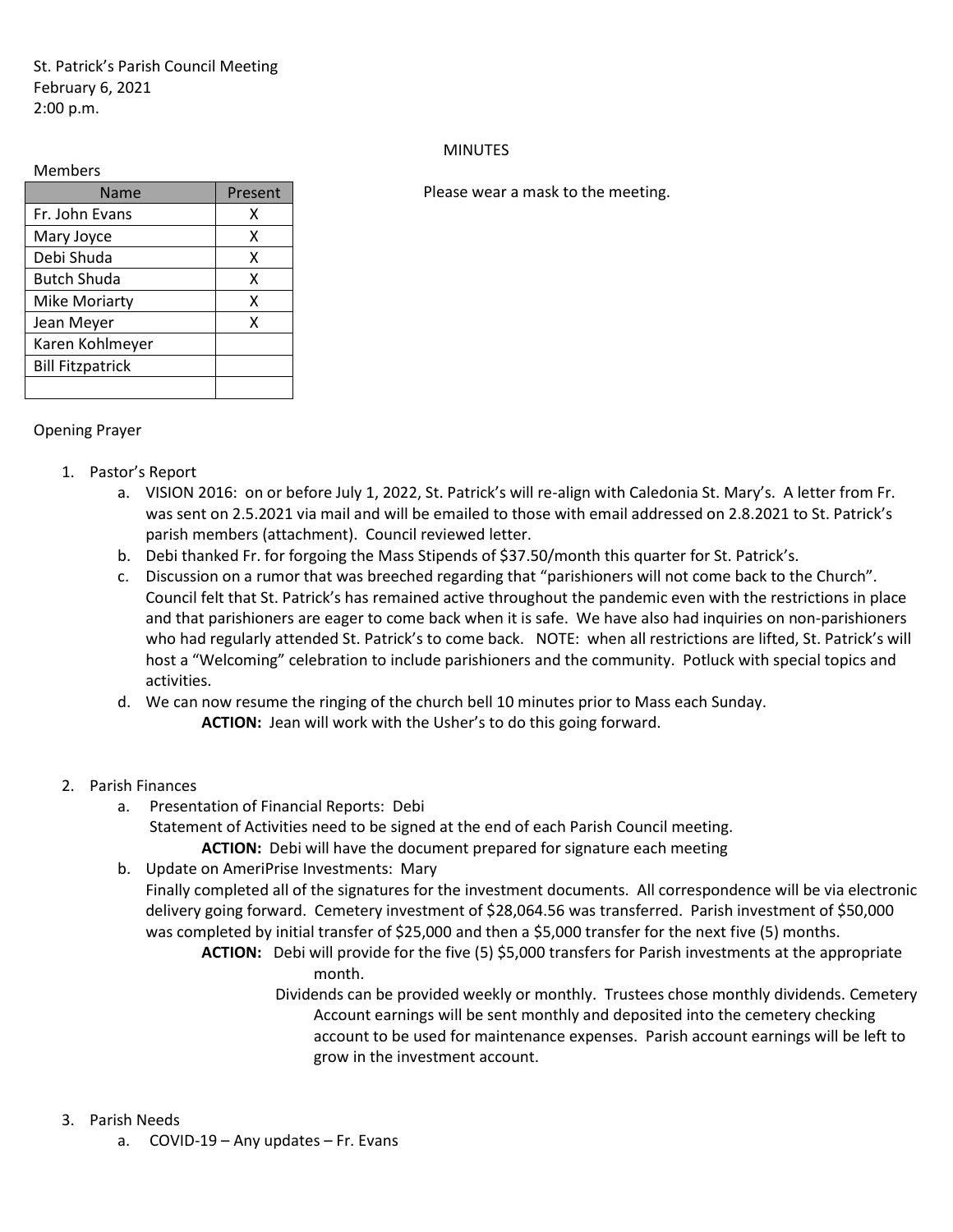The cleaning schedule can be further relaxed based on new directives. The church pews do not need to be sanitized prior to and after each Mass. If there will be no activity in the church for 12 hours or more, do not need to sanitize. Will stop cleaning on Tuesday's.

**ACTION:** Jean will work with Carmen B. to reduce cleaning schedule

b. Policy/Procedure on selling items after Mass: Jean --- TABLED

Jean has not had time to complete, will present the final draft at a later date

c. Lenten Stations of the Cross: Jean/Fr. Evans

Stations of the Cross will be each Tuesday, following Mass. Deacon Bob should be able to make all six.

d. Lenten project: Deliver Soup Supper (6x) to parish members that are homebound: Jean Jean proposed and asked for assistance (and names) of parish members and community home bound who would like to have soup supper delivered to them for the six weeks during Lent. Parish members would sign up (2-3 each week) to make soup, which will be delivered to the Parish kitchen to be put in containers and delivered to those on the roster. Anticipate 50 -60. Council members felt that this would be a great outreach project.

> **ACTION:** Jean will develop program, obtain volunteers to make, package, and delivery soup and finalize the persons to receive each week. (Feb. 25 – March 30). Jean will make contact with each person to verify they would like to have soup delivered. Council members will provide names they would like to see on the roster.

e. Spring Fling: Jean

Provided an update that St. Patrick's will have an online auction on our website and a drive through meal and bake sale for our Spring Fling event this year. On line Auction: April 1 – 17 and Drive through meal and bake sale on April  $17^{th}$ . A sub-committee will meet weekly to cover the details. Planning is underway!

f. Today's Missal -- Father asked if we could work with Crucifixion on ordering so that they meet a minimum order. St. Patrick's would like to order 50 as soon as possible. Debi explained that no discounts for quantity are offered.

**ACTION:** Debi will order the Missal's to accommodate St. Patrick's needs.

- 4. Buildings and Grounds
	- a. Butch reported that the temperature at Mass tomorrow will cold as one of the furnaces is down. It appears that the metal fins in the squirrel cage of the furnace was damaged. If the motor was damaged, could add to the total cost. Schneider Heating and Air Conditioning will come to repair. Cost between \$300 - \$1,000 (higher cost range is motor damaged/out).

**ACTION:** Butch has requested the repair.

b. Chimney repair

Update on Quote from Vendor (s) -- Bill F. **TABLED**

- c. Lighting Project: Bill F. **COMPLETED**
	- i. Explanation of project and who participated -- not explained
	- ii. Quotes/Vendor/Timeline -- not explained

Building lights will be on all night long for security purposes.

- 5. Faith Formation -- Debi
	- a. First Reconciliation/ First Eucharist Class updates 3 students participating
	- b. Faith Formation for Grades 3-8 updates
	- c. First Blessed Eucharist Day during Mass: Will schedule their First Eucharist during a Tuesday or Sunday Mass in April/May. Will split the three on different Mass dates.
	- d. Confirmation: Alexis Koel will participate in St. Mary's Confirmation
	- e. GOF: 2021-2022 Season: Hope to do this year!
	- f. Youth: Steubenville in Rochester St. Patrick's will not be sending anyone this year, Christmas Caroling went well in December.